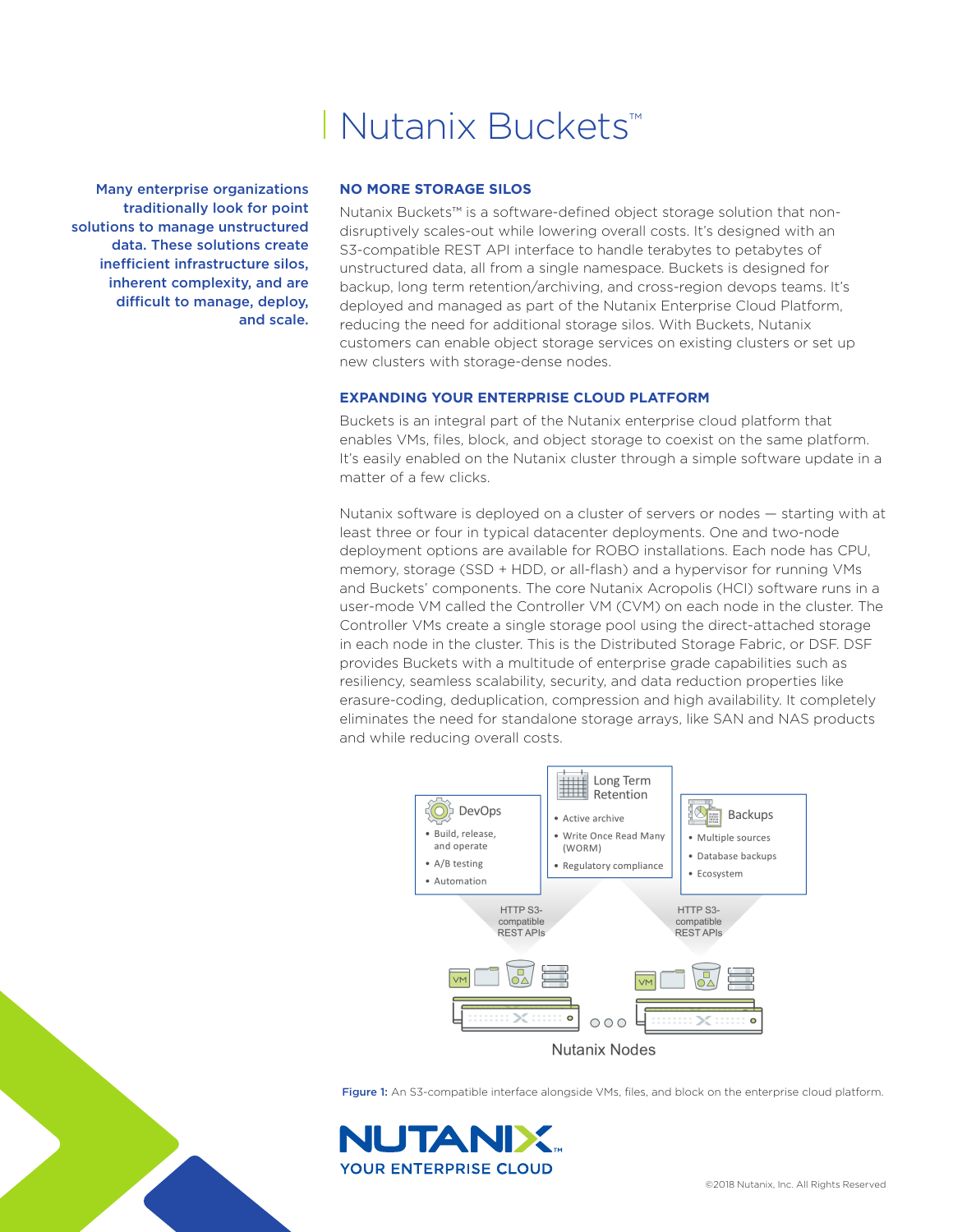## **BENEFITS**

#### **•** Simplified Consolidation:

Enable services when you need them, run Buckets alongside VMs, files, and blocks on the same platform. Buckets can be deployed on an existing cluster or standalone.

#### **•** Easily Achieve Compliance:

Enable WORM (Write Once Read Many) policies on any bucket and meet technical regulatory requirements in a few clicks. Enhance security postures with software or hardware data at rest encryption to a level of FIPS 140-2 compliance.

# **•** Scale with Anywhere Access:

Buckets expose an S3 compatible single namespace that scales from terabytes to petabytes of unstructured storage capacity, all accessed from a single namespace. No minimum storage capacity requirements.

#### **•** Space-efficient Storage:

Buckets natively inherits Nutanix DSF (Distributed Storage Fabric) capabilities to provide erasurecoding, compression, and deduplication to optimize capacity utilization.

# **THE NUTANIX BUCKETS ARCHITECTURE**

Buckets is compatible with Amazon's Simple Storage Service API (S3 API) to simplify integration with applications. Nutanix Buckets, presents a single namespace in the object storage instance and supports the ability to create different bucket policies as required for the different application scenarios. Any component can be scaled out independently to match the workload demands. The architecture is designed with scalability and ease of upgrade in mind. In this scale-out modular design, each component focuses on a single core function.

The components of an Object Volume Manager in Buckets are as follows:

- Frontend adapter: manages the S3-compatible interface, REST API calls, and serves as the client endpoint.
- Object controller: serves as the data management layer that interfaces with AOS and also coordinates with the metadata service .
- Metadata service: serves as the metadata management layer and general key-value store, as well as, handles partitioning.
- Atlas: this is the service to control the lifecycle management, audits, and background maintenance activities.



Figure 2: A single namespace with enterprise data services.